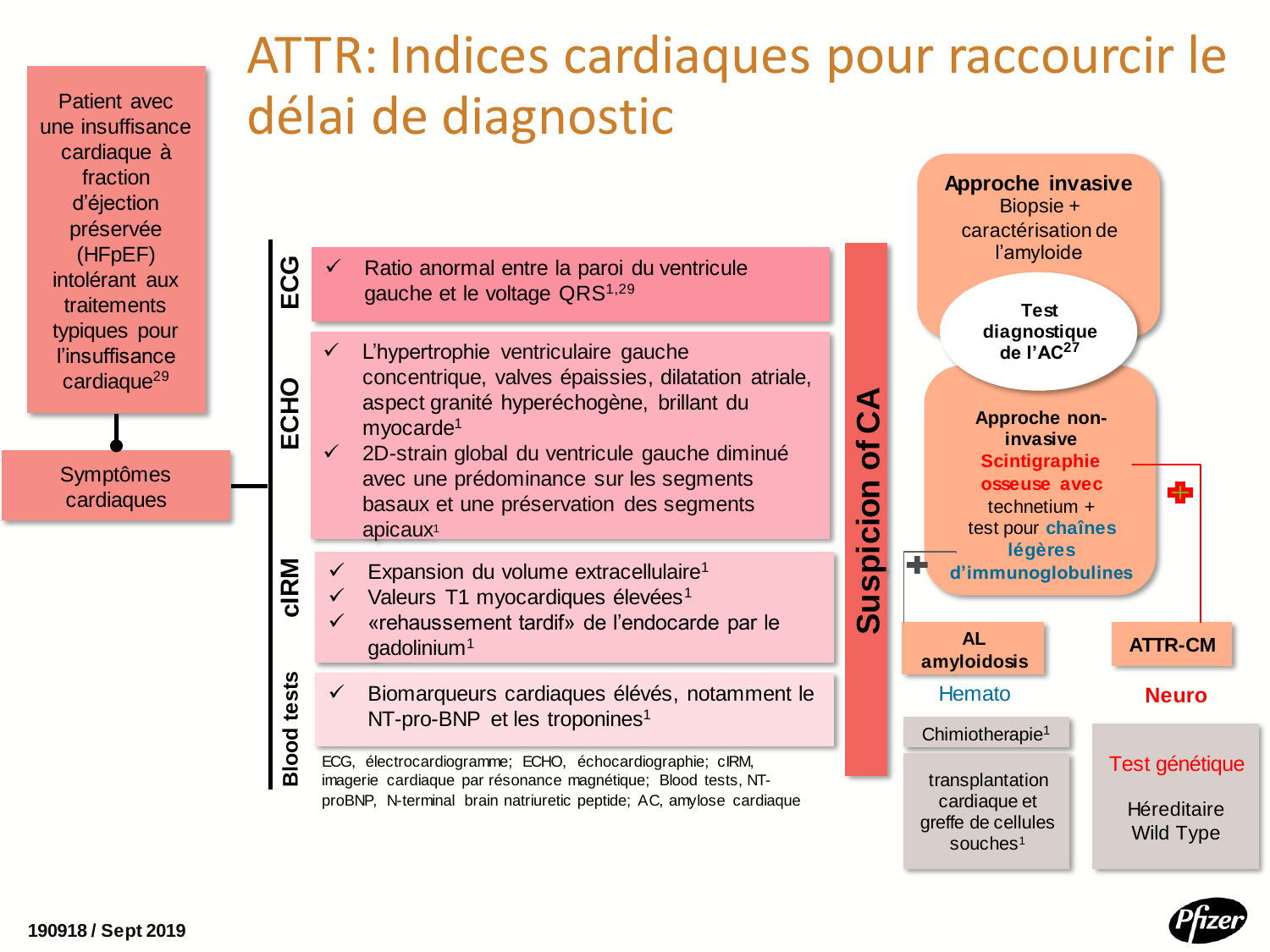## ATTR: Cardiac clues to shorten the time to diagnosis



- ✓ Abnormal ratio between LV wall thickness and  $QRS$  voltage<sup> $1,29$ </sup>
- $\checkmark$  Concentric left ventricular hypertrophy, valve thickening, atrial dilation and a bright 'sparkling' myocardium<sup>1</sup>
- $\checkmark$  Base-to-apex strain gradient with relative apical sparing of longitudinal strain<sup>1</sup>
- $\checkmark$  Marked ECV expansion<sup>1</sup>
- $\checkmark$  Elevated T1 signal<sup>1</sup>
- $\checkmark$  Global subendocardial LGE<sup>1</sup>
- $\checkmark$  Elevated cardiac biomarkers, in particular NT-proBNP and troponins<sup>1</sup>
- ECG, electrocardiogram; ECHO, echocardiogram; ECV, extracellular volume; cMRI, cardiac magnetic resonance imaging; LGE, late gadolinium enhancement; LV, left ventricular;